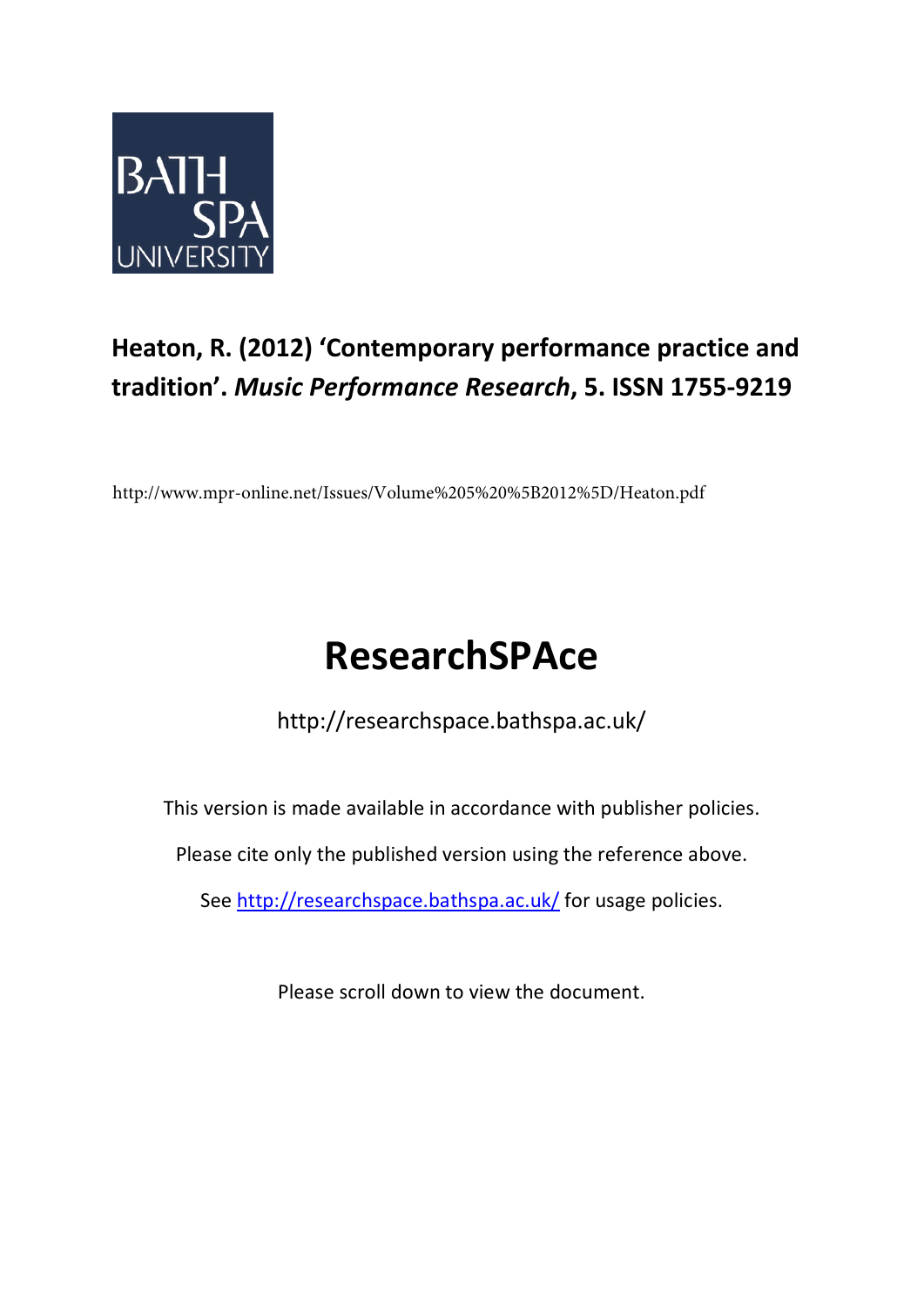-



Music Performance Research Copyright © 2012 Royal Northern College of Music Vol. 5, including CMPCP / PSN Special Issue 96-104 ISSN 1755-9219

## Contemporary performance practice and tradition

### **Roger Heaton**

Bath Spa University, UK

ABSTRACT: The interpretation of complex modernist music demands rhythmic and dynamic and pitch accuracy, but it also often displays a significant lack of expression – a tradition adhering closely to the text. However, players find it difficult to suppress an impulse to 'phrase', derived from retrieved tradition, imposing familiar gestures from an earlier repertory where none is intended. Performance traditions become attached to works and originate from the techniques and idiosyncrasies of specific performers. Does a player observe the effect of a work's first performer or is the detail of notation sufficient for an 'authentic' rendition? The role of the performer is to identify with the work using a number of different strategies that hold the key to a performance stimulated by creativity and imagination rather than observance of tradition. This paper discusses performance practice in modernist repertory with reference to two works for solo clarinet by Boulez and Carter.

KEY WORDS: Interpretation, tradition, contemporary performance practice, Carter, Boulez

Performance practice in recent contemporary art music is an area that musicology has largely left unexplored. Very few expert performers write about what they do:<sup>1</sup> some contribute in an anecdotal way, mostly in interviews; and some, in time-honoured fashion, write treatises.<sup>2</sup> However, these forms of communication differ from those of earlier

 $<sup>1</sup>$  There are some notable exceptions: for example, Boulez, violinist Mieko Kanno (2003, 2007) and pianist</sup> Herbert Henck (1980) available at [http://www.herbert-henck.de/index.html.](http://www.herbert-henck.de/index.html)

<sup>&</sup>lt;sup>2</sup> A number of treatises for woodwind, by way of example, include those by Robert Dick (1975); Heinz Holliger (1972); Libby Van Cleve (2004); Peter Veale and Claus-Steffen Mahnkopf (1994); Daniel Kientzy (2000); Philip Rehfeldt (1973; rev. 1994); and Giuseppe Garborino (1978).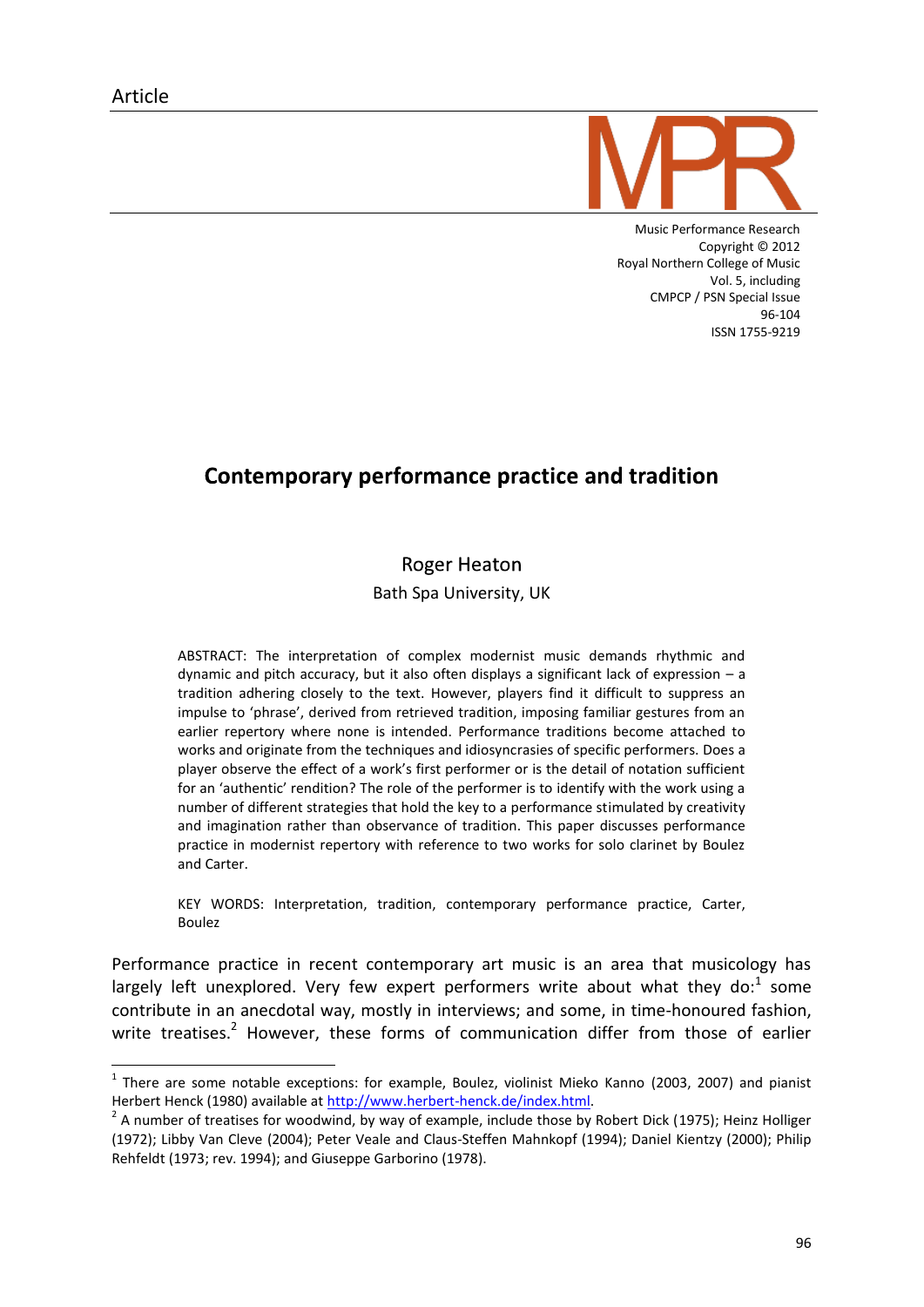1

centuries in that they deal purely with technique, amounting to descriptive 'how-to' manuals of new and 'extended' techniques that tell us little about style or expression. Charles Rosen writes, "In interpreting a work of twentieth-century music<sup>3</sup> we can emphasize its radical nature, or we can try to indicate its nineteenth-century origins" (Rosen, 1998, p. 72). Players may believe that in playing new music they do not have to reckon with the weight of an established performance practice, that they can create their own in new music. In modernist music – for example, originating in music by Boulez and Stockhausen in the late 1940s and 1950s – there is an interpretational approach that has become the accepted style, demanding a level of accuracy, cleanliness of attack, and often a significant lack of what one might call 'expression' – a performance tradition which, in theory, adheres closely to the score: in Rosen's words its "radical nature". However, performers of modernist music, almost all conservatoire-trained in the classical tradition, find it impossible to suppress an impulse derived from earlier styles to 'phrase' or 'shape', a kind of 'utility musicality' which, almost by default, finds gestures and contours relating to Rosen's "nineteenth-century origins" even where none exists. A pre-Second World War example is the opening oboe solo of Varèse's *Octandre* (1923). The opening four bars have almost no expression marks apart from a single *mezzo piano*, two small *crescendo/decrescendo*  markings and an accent, but most oboists liberally use expressive devices including a wider dynamic range, rubato and ornamental vibrato.

Complexity in modernist music since 1945 applies not only to rhythmic irregularities but also to the way in which the serial tendency has required more information on the page, allowing the performer access to something in addition to a technically accurate rendition of pitch and rhythm: Schoenberg's notation of *Hauptstimme* and *Nebenstimme*, for example, is an attempt to balance complex counterpoint and texture. The increased detail of 'action notation' descriptive of the sounds intended and modes of execution is evident from the late nineteenth century in Mahler and in the Second Viennese scores, including particularly extended string techniques and fluttertongue and echotone for the woodwind. This widens the range of colour, and in the detailed notation of articulation it also directs the player's attention towards sound production: how notes start and finish, different types of staccato, minute gradations of dynamic, and so on. This notation is a much more detailed road map for interpretation, generating a different kind of approach to performance practice in an unfamiliar radical style where traditions from earlier music may be inappropriate. Putting aside for the moment the issue of rhythm in composers such as Brian Ferneyhough, one might argue that much of the more recent music from the 1970s to the 1990s is overnotated and prescriptive, constraining a player's ability to engage with a personal expressive interpretation – but I would argue that quite the reverse is true. Traditionally notated scores from this period (those not using time–space notation or graphics) increasingly look the way the music sounds, and together with the notes and rhythms there has to be an internalizing of the additional information leading to a better understanding of style.

Rhythmic complexity and action notation are often the stumbling blocks for performers. In Ferneyhough's music (as in that of many of the so-called 'complex' composers) the notation specifies as accurately as possible every possible parameter. His *Unity Capsule* for solo flute (1975-76) is still probably the most extreme example in the repertory of any

 $3$  Here Rosen is talking about his particular repertory of Carter, Boulez and the Second Viennese composers.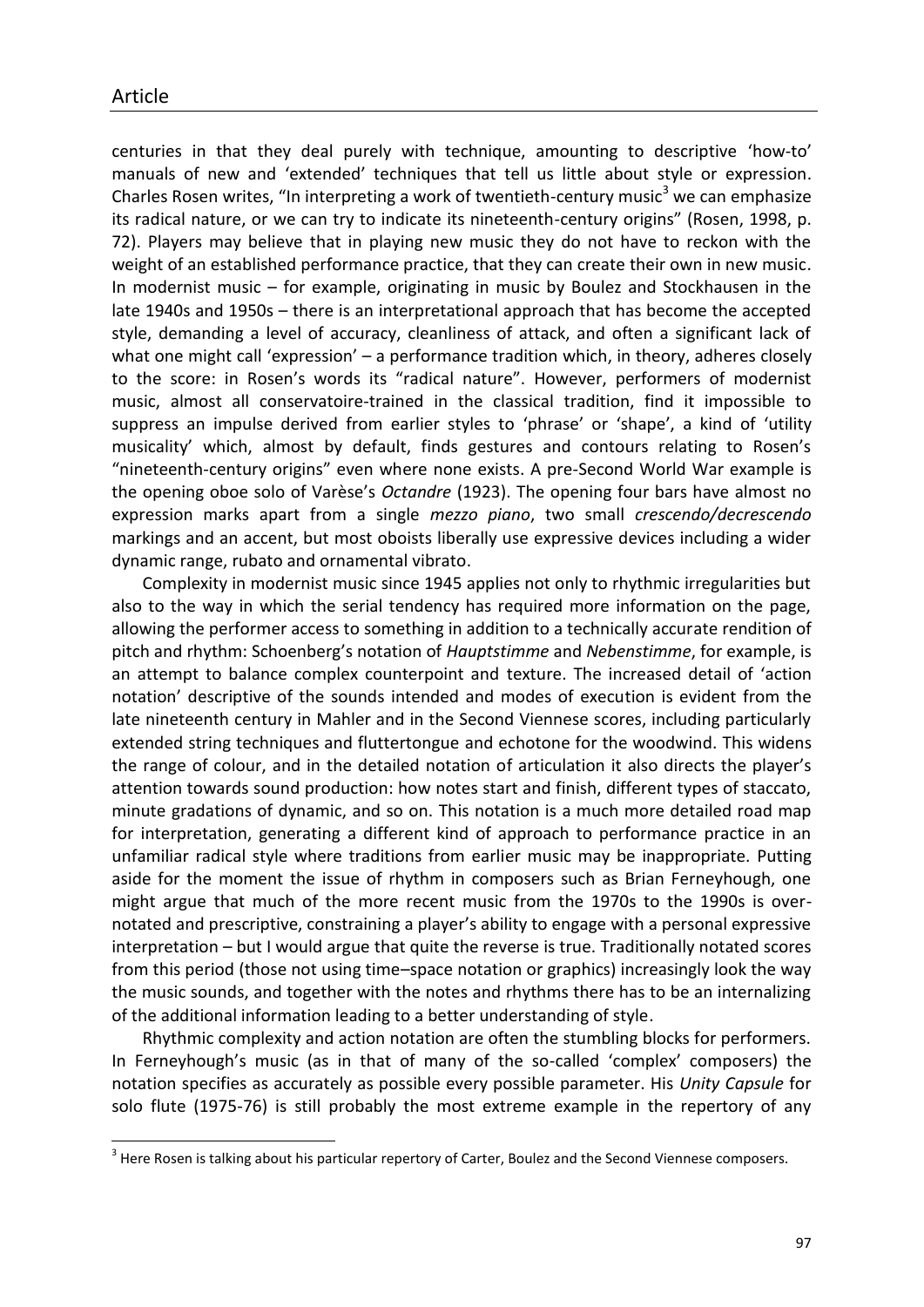instrument in its use of extended techniques and precise notation. Traditionally notated with additional layers of action notation, the pages reveal the technical information needed, but in their graphic nature, particularly the use of a smaller basic note values resulting in flurries of grouped semi- and hemi-demi-semiquaver values, they also give a clear sense of shape and gesture, speed, activity and stasis that are indicative of 'interpretation' and not simply the mechanics of accuracy.

Musicologists have recently challenged the idea of music existing in scores, $<sup>4</sup>$  fixed,</sup> unchanging and impervious to the whims of performers, but recordings over the past century show us how performance style has changed quite dramatically. Daniel Leech-Wilkinson in his study of expressive gesture in Schubert singing tells us that, "When one listens closely to, and thinks about, the huge diversity of manners of performance over the last century, it's impossible to avoid the conclusion that pieces of music change over time" (Leech-Wilkinson, 2006, p. 51). Works performed at any particular point in time will reflect the performance practice, style, mannerisms and fashions of that time as evidenced in recordings by the most prominent performers of the day. These performance 'practices' are what José Bowen has called "remembered innovations" (Bowen, 1993, p. 139) and form a tradition that attaches itself to a work, changing it over time, located specifically in performer 'expression'. The tradition of expression is a consciously applied subset of the more embedded 'musicality' learnt through the conservatoire apprentice model of teaching that builds on a more fundamental sensitivity to musical sound and organization. This expressive tradition is based on performance practices originating from the techniques and idiosyncrasies of specific performers at any time in musical history.<sup>5</sup> These are consolidated over time and apply just as much in contemporary art music as in earlier styles.

Composers, as was always the case, often come into contact with exceptional players. The resulting works can extend the technical boundaries, with both the composer making demands that at first may seem impossible to execute (but soon, with the next generation of players, begin to come within reach), and the player encouraging composers with what Ferneyhough has called their 'box of tricks' (Boros & Toop, 1998, p. 370). There is nothing new here: Spohr's clarinet concertos required his favourite player Hermstedt to add keys to his instrument to be able to execute certain otherwise unplayable passages, and Weber might have been the first to use multiphonics at the end of the cadenza in his 1806 Concertino for French horn<sup>6</sup> (Op. 45, 1806, rev. 1815) – although still earlier the bassoonist Franz Anton Pfeiffer (1752-87) was noted for a kind of three-part harmony, presumably an early multiphonic effect also using voice. But there are significant differences in and changes to the composer/performer relationship in the twentieth century. What might be seen as new from the mid-century onward are composers writing for particular players and specialist ensembles with talents in technical and sonic experimentation, musicians excited by the possibilities of their instruments beyond accepted idiomatic writing. These are players whose technical 'toolbox' goes beyond the usual tonal concert repertory of Bach to Shostakovich. The composers associated with Darmstadt in the 1950s and 1960s began to

-

<sup>4</sup> See numerous contributions in N. Cook & M. Everist (Eds.), *Rethinking music* (Oxford: Oxford University Press, 1999).

<sup>&</sup>lt;sup>5</sup> See Bowen (1999).

 $^6$  This is actually two-part writing, playing and singing, rather than multiphonics as such: by singing, a third harmonic often results.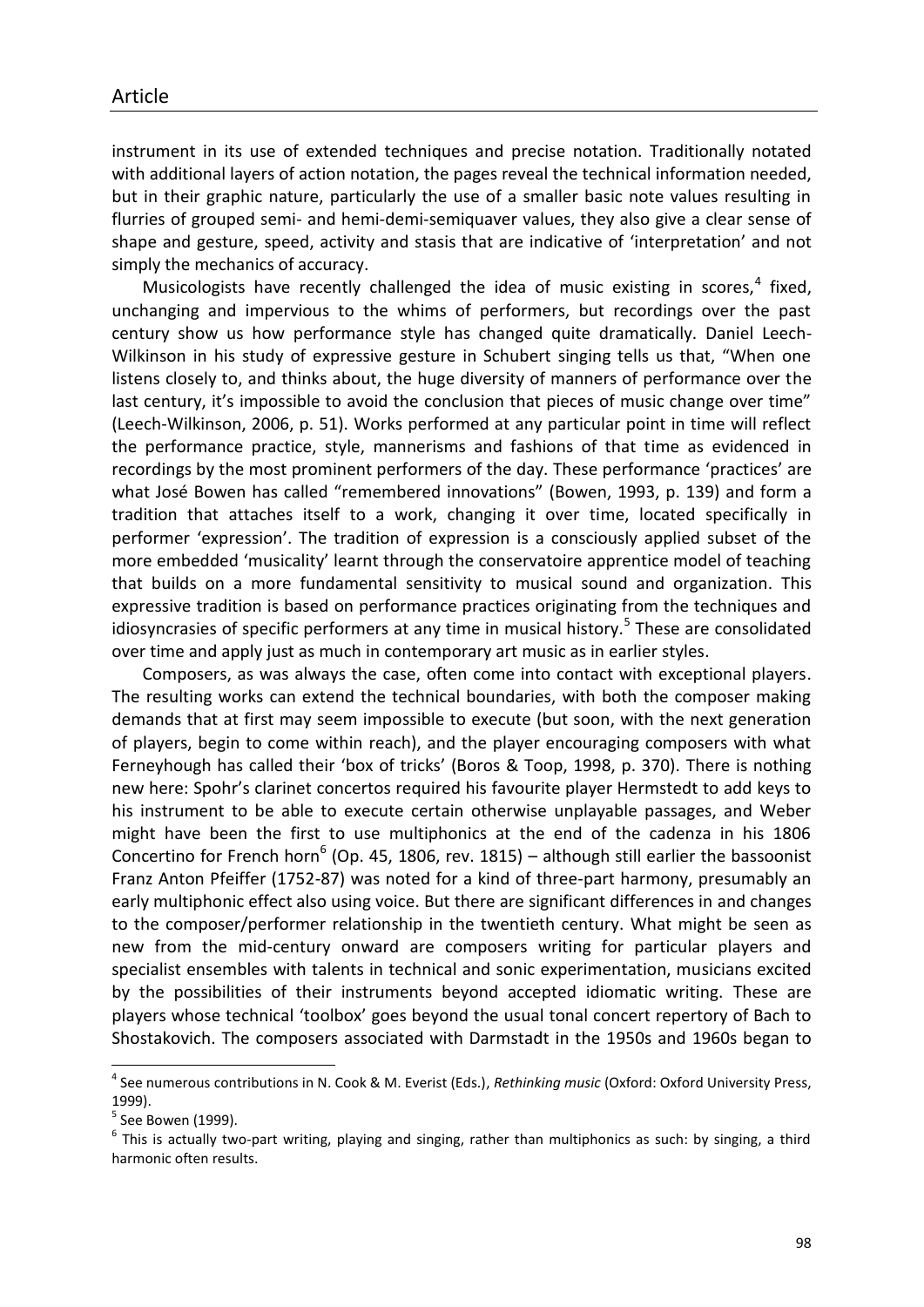1

extend instrumental resources in those early years, but more importantly they also extended traditional technique in terms of rhythmic asymmetry, range, the quick succession of widely spaced pitches, fast changes of extreme dynamics, and the sheer quantity of nonadjacent, non-stepwise pitch collections. The *Klavierstücke* of Stockhausen, for example, required the extraordinary technique of pianists such as David Tudor, Paul Jacobs and Frederic Rzewski.

What has happened in the second half of the twentieth century is the surprising demise of the string quartet as the standard-bearer of all that is new and experimental, and the subsequent rise of the small ensemble (despite the sterling work of the Arditti Quartet). The majority of new music since the Second World War has been written for ensembles of either one-of-each-instrument chamber orchestra size, or smaller groups whose model is the instrumentation for *Pierrot Lunaire*. Friedrich Cerha and Kurt Schwertsik's Ensemble Die Reihe, founded in Vienna in 1958, is one of the first of the larger groups formed initially to play music of the Second Viennese School. A few years earlier Boulez was organizing and conducting his own Parisian *Domaines musicales* concerts.<sup>7</sup> The Darmstadt Internationales Kammerensemble was an *ad hoc* ensemble made up of the instrumental teachers at the Summer Courses from its inception in 1946. Later groups such as the London Sinfonietta (formed in 1968), the Pierrot Players (formed in 1967, later becoming The Fires of London) and groups in the USA such as Speculum Musicae (formed in 1971) were all based to a certain extent on their continental forebears. Boulez's own Ensemble Intercontemporain (formed in 1976) was itself modelled on the London Sinfonietta. Their players are often soloists who have not trained to be orchestral musicians or indeed have never played in an orchestra,<sup>8</sup> and it is unsurprising that many of these players during the 1970s and 1980s were also part of the early music 'boom', experimenting in the equally uncharted territories of boxwood, valve-less/natural, gut string and the rest. $9$  Many of these players have particular technical skills beyond speed and accuracy, such as a variety of tonal resources, a command of the *altissimo* register or circular breathing. Instrumental experimentation comes to the fore, making an instrument do things it was not designed to do, and introducing an idea of collaboration with composers where players can lead the way. This new relationship with technique allows for works to be created that exist in a dimension apart from the concerns of traditional sound production and idiomatic writing. Here the phenomenon of the specialist has developed further, one not far removed from earlier composer/performer travelling virtuosos, certainly with the technique to cope with the new demands but also with a musical personality where the music is often crafted to the strengths and the mannerisms or idiosyncrasies of that performer: players such as bass clarinettist Harry Sparnaay, violinist Irvine Arditti, flautist Pierre Yves Artaud and oboist Heinz Holliger are instantly recognizable. Certain players have a curiously powerful and individual way of delivering material which almost appropriates the music for their own

 $^7$  For a detailed discussion of the beginnings of this society and concerts see Hill & Simeone (2007, pp. 12-19).

<sup>&</sup>lt;sup>8</sup> However, the Die Reihe and London Sinfonietta ensembles recruited almost entirely from interested orchestral musicians.

<sup>9</sup> Among the clarinettists are Hans Deinzer, who gave the first performance of Boulez's *Domaines*; Alan Hacker, who was Birtwistle's and Maxwell Davies's clarinettist; and Antony Pay, who played in the London Sinfonietta – Henze's *Le Miracle de la Rose* was written for him. All three have actually held positions in symphony orchestras.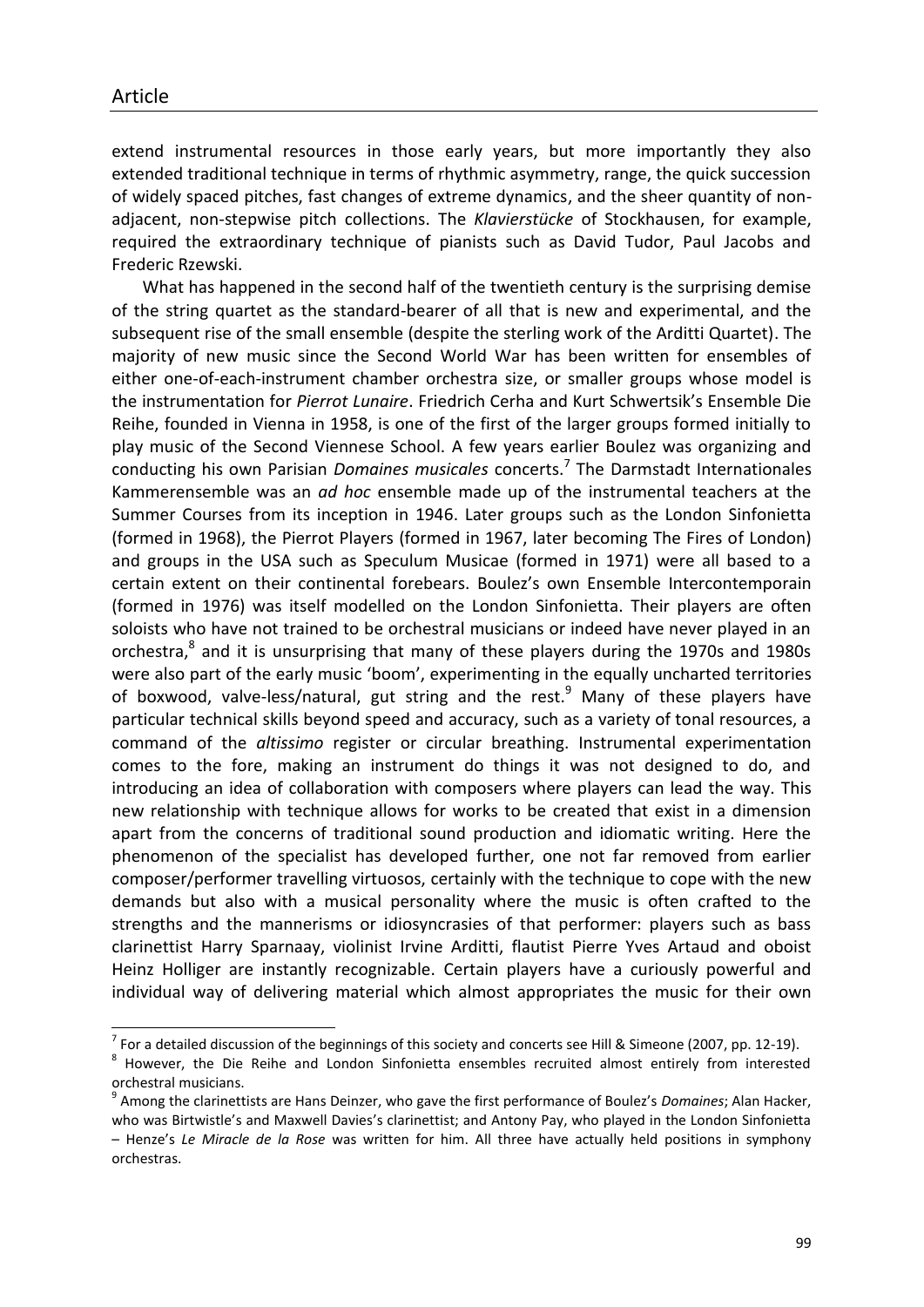purpose. They create themselves in the music, projecting a style which can develop into something more tangible as composers write in ways that absorb their performance styles, thereby creating a performance practice, a tradition.

A player coming to a piece of twentieth- or twenty-first-century music for the first time, especially if they don't have access to the composer, needs to start with some preliminary areas of study depending on the piece. For a student player, certainly the area of 'performance history' is the most enticing and attractive where recordings, however good or bad they are, can be used for 'fast-track' learning. But it is unwise to assume that the first performance or recording of a piece, even when endorsed by the composer, is the definitive authentic statement. Pieces that have received multiple recordings by a number of performers – all endorsed by composers – reveal how different these performances can be: recordings of Tippett's piano sonatas are a good example of this. The problem for the performer of new music is that where a tradition already exists, either generically stylistic or specific to a particular piece and performer, does one use this to inform one's own interpretation? In modernist music do notation's descriptive and prescriptive signs provide sufficient information for a satisfactory rendition? Does accurate observation of the signs lead to the most appropriate expression? Is there an interpretative gap in this repertory between fidelity to the text and the composer's intentions?

In relation to music analysis and performance, or the issue of whether or not performers should or do analyse the music they perform, there are numerous examples of the cut-off point between the soundless preparatory analytical processes that a performer may pursue and the actual realization of the work in sound. Players may have a deeper understanding of structure, in the tradition of Wallace Berry or Eugene Narmour and others who insist on a determinedly structural reading of pieces, but in reality a performer's musical 'instinct' kicks in. Anecdotally we hear that the process of practising and rehearsing towards a performance is firstly to deal with technique and the right notes and rhythms, and then to add expression; this may be the case with student performers, but not necessarily with experienced players. John Rink (Rink, 2004, p. 28) gives us a possible alternative analytical model for approaching and preparing the performance of a piece that, as a preamble to the technical issues (the actual physicality of the instrument and learning the notes), addresses five areas: genre, performing history, notational idiosyncrasies, compositional style and structure as shape. Rink reminds us that, "While playing the performer engages in a continual dialogue between the comprehensive architecture and the 'here-and-now', between some kind of goal-directed impulse at the uppermost hierarchical level and subsidiary motions extending down to the beat or sub-beat level" (Rink, 1999, p. 218). Experimental music psychology too has recently given us much evidence that this is what players do – both conscious and subconscious practices for the transmission of expression and hence emotion. A significant experiment now carried out a number of times is to ask expert performers to play a short piece without expression. Robert Woody reports from both his current research and a review of earlier experiments that "advanced musicians … are unable to produce expressionless 'deadpan' performances. [Their performances] retain reduced instances of expressive performance conventions" (Woody, 2003, p. 52).

Rink's five areas of analytical study, together with the sixth (physicality), are, he suggests, filtered through a final process: "These factors – and no doubt many more – feed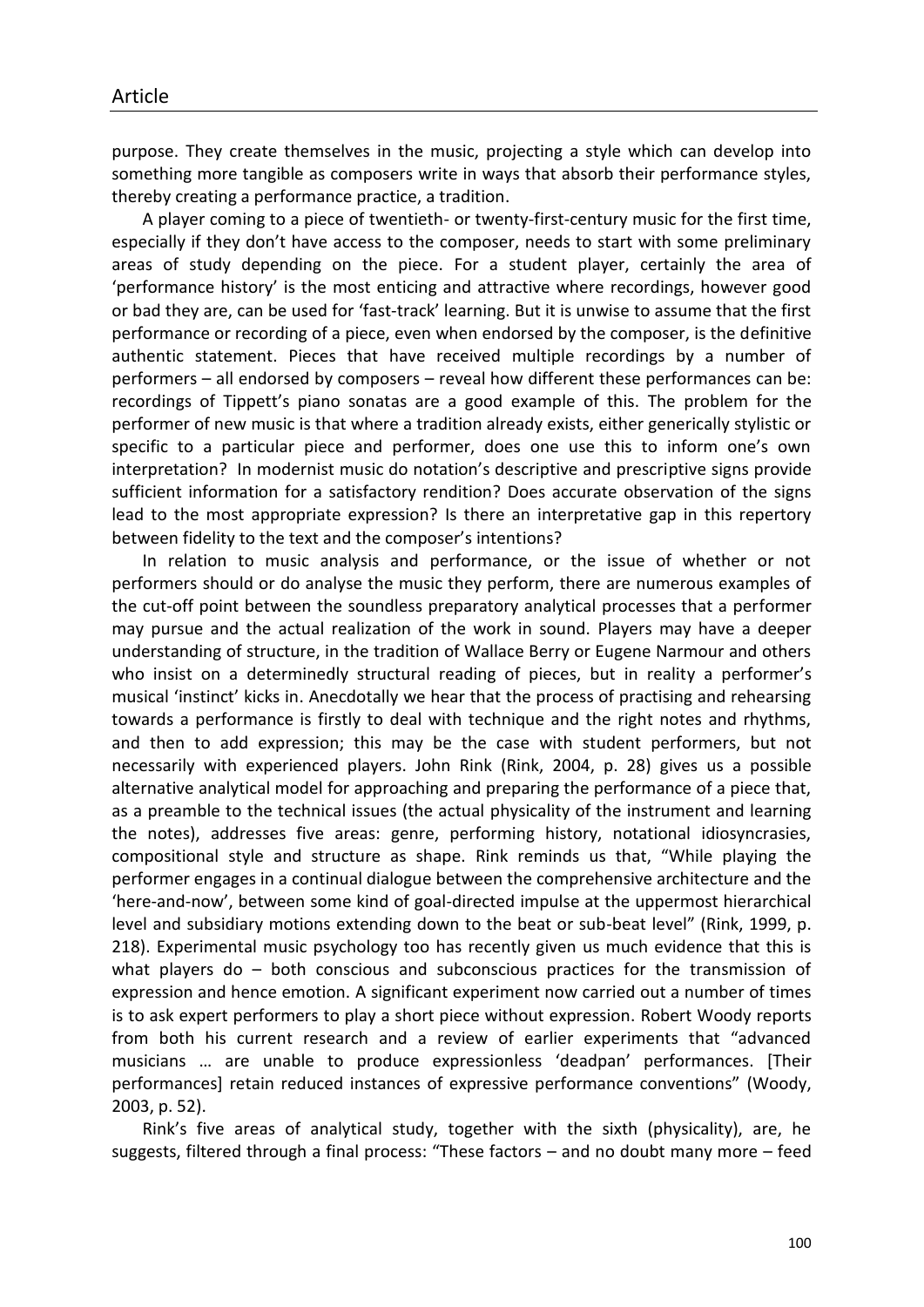into an interpretation when filtered through a kind of 'prism' defined by the performer's artistic prerogatives [which then leads to a] performance conception" (Rink, 2004, p. 46). This 'process of refraction' synthesizing the previous analytical study and, crucially, the performing history (the 'tradition') is the final intangible process where the performer's 'musicality' (both innate and learned, perhaps, but certainly ingrained and irrepressible) comes into play. In this final process, Rink's "artistic prerogatives" combine the subconscious, the intuitive, the spontaneous and the accidental, producing what Peter Kivy has called a "personal authenticity" (Kivy, 1995, p. 108), which is "the unique product of a unique individual" (Kivy, 1995, p. 123). It is important to try to separate out these two powerful aspects of what we call an interpretation: firstly stylistic tradition – the influence of other players on our own performance conception together with the current generic fashion or style for this music; and secondly our own personal tradition, born of years of instruction combined with musical personality, as applied subconsciously to everything we play across our entire repertory.

Two solo works from the clarinet repertory have been chosen here as case studies to illustrate some of these issues: *GRA* (1993) by Elliott Carter (*GRA* is the Polish for "game"; the piece was dedicated to Lutosławski on his eightieth birthday) and *Domaines* (1969) by Pierre Boulez. Both pieces are quite well known to clarinettists; the Carter particularly is often played by advanced student players. Among the modernist clarinet war-horses of the twentieth century – Berio's *Sequenza*, Donatoni's *Clair*, Stockhausen's *In Freundschaft*, and even Berg's Op. 5 pieces with piano – *GRA* is surprisingly approachable from the player's point of view. It is conventionally notated and features only one extended technique (a multiphonic on the final page), no flutter-tonguing and no particularly high notes. As a consequence it can, despite some tricky passages, be sight-read without the kind of preparation, pencil in hand, that is often required. Although almost forty years older than *GRA*, the Boulez is more radical – full of novel sounds and, because of its aleatoric nature, needing attention to a certain amount of map-reading before one gets the instrument out of its box. *Domaines*, for all its initial notational intricacies, is very well written for the instrument with the quick flurries of notes mostly falling quite well under the fingers. The sketches show that both composers worked at concert pitch, only transposing up a tone for the B flat instrument at the first draft fair-copy version. Some of Carter's sketches are in the alto clef, a nod perhaps towards the viola/clarinet alliance, but probably more to do with avoiding ledger lines. In the short programme note in the preface to the score Carter says the piece is "frequently-changing and playful in character (yet based on the same material throughout)".

The pitch material, as is usual with Carter, is built from a limited number of related collections of three to six notes – in this case constructed entirely from one set, the allinterval hexachord  $(0,1,2,4,7,8)$ ,<sup>10</sup> itself derived from the first six notes of a 12-note collection at fixed registers. The sketches, $^{11}$  twenty pages in all, show a great deal of exploration of pitch and little work on rhythm. There are sections of the drafts which are very close to the finished score including detailed articulation but without dynamics, and there are a few complete drafts with only minor changes to dynamics. At quite a late stage

-

 $10$  0 = C, 1 = C sharp, and so on.

<sup>&</sup>lt;sup>11</sup> Sketches for the Carter and Boulez pieces are held in the Paul Sacher Stiftung, Basel.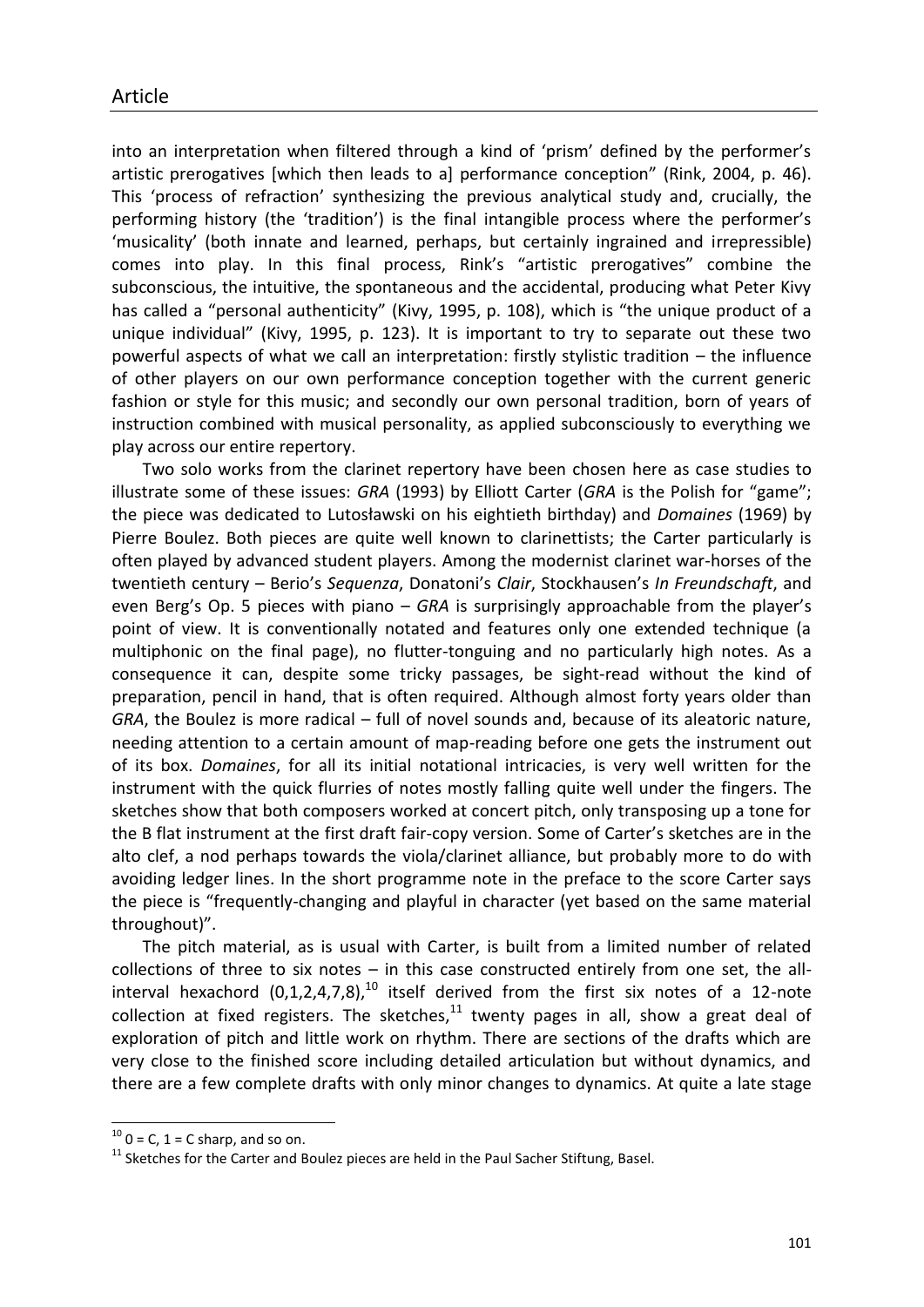Carter changed the metronome mark, slowing the piece down a little from crotchet equals 120 to 116. This is a short piece of around four minutes, its 105 bars marked *Ghiribizzoso* (caprice, fancy) at the opening, and later *leggiero* and *giocoso*. Carter writes *espressivo* no fewer than twenty times throughout the piece, but if one listened only to the nine recordings currently in the catalogue without recourse to the score, the stylistic approach is today's generic, modernist tradition with paramount attention to pitch and rhythmic accuracy. What results is not a light, fanciful confection but rather music full of aggressive jerkiness, both neurotic and unstable. Clarinettists are generally quite good at differentiating dynamics at *mezzo piano* and quieter, something the instrument does very well, but in most of these performances *mezzo forte* to *fortissimo* blur into a generic 'loud'. The received tradition that these players employ is twofold: firstly the over-exaggeration of *fortepiano* and accents; and secondly a rigorous attention to rhythmic accuracy which, despite the hints of 'utility musicality', doesn't allow for micro-rubato in the *espressivo*  phrases where there are problems with phrasing and legato playing. What seems to be happening here is still an emphasis on what has been called the *pointilliste* style (Day, 2000, p. 178; Leech-Wilkinson, 2009a, p. 250; Leech-Wilkinson, 2009b, p. 793), a term relating to the emphasis on the individual note rather than "melodic continuity" (Leech-Wilkinson, 2010, p. 58). Both Day and Leech-Wilkinson point out that the performing style in Webern across the last century has gradually become more expressive as the concerns and techniques of the modernist composers have changed from a more fragmentary to a continuous style, seen most clearly in the performances and music of Boulez.

As is typical with Boulez, *Domaines* (1969) had a long period of composition. The first ideas date back to 1959 when the piece had the provisional title *Concert* or *Labyrinthe* and already embraced the idea of 'six-ness' and the spatial distribution of players. During the early 1960s Boulez was working on a theatre piece (a kind of opera provisionally entitled *Marges* – margin, marginalia – which he never completed) and a Cantata for baritone and small instrumental group. This latter piece was to be premiered in the concert series in Ulm in September 1968, but *Domaines* was substituted at the last minute. The sketches show that much of the *Domaines* material relates to the Cantata and *Marges*, with some of the solo clarinet lines in sketch form having text underlaid. These fragments of text are from the e. e. cummings poem that Boulez later used for the 1969 chorus and orchestra piece *Cummings ist der Dichter*. *Domaines* exists in both a solo version and a version with six instrumental groups that Boulez has always considered unfinished or in the process of revision. After Hans Deinzer first performed the solo version in Ulm, Boulez requested that he did not play it again until revisions were complete, which never happened. A kind of 'revision' is the piece for clarinet and electronics *Dialogue de l'ombre double* (1982-85), which takes material from the ensemble music of *Domaines* but not from the solo part. Universal Edition published the solo part in 1970, and it has since been reprinted (though still with errors).

*Domaines* is all about the number six – six *cahiers originales*, six *miroirs* (almost the exact retrograde of the material), six fragments of material on each page which can be played in one of two ways, and so on. The piece is serial in that rather opaque Boulezian way, and the sketches show his integral serialist techniques: 12x12 matrices for rhythm and dynamics, and a hierarchical structuring of material often using three different colours. The sketches and first drafts clearly show that, as in the Carter piece, the pitch, rhythm and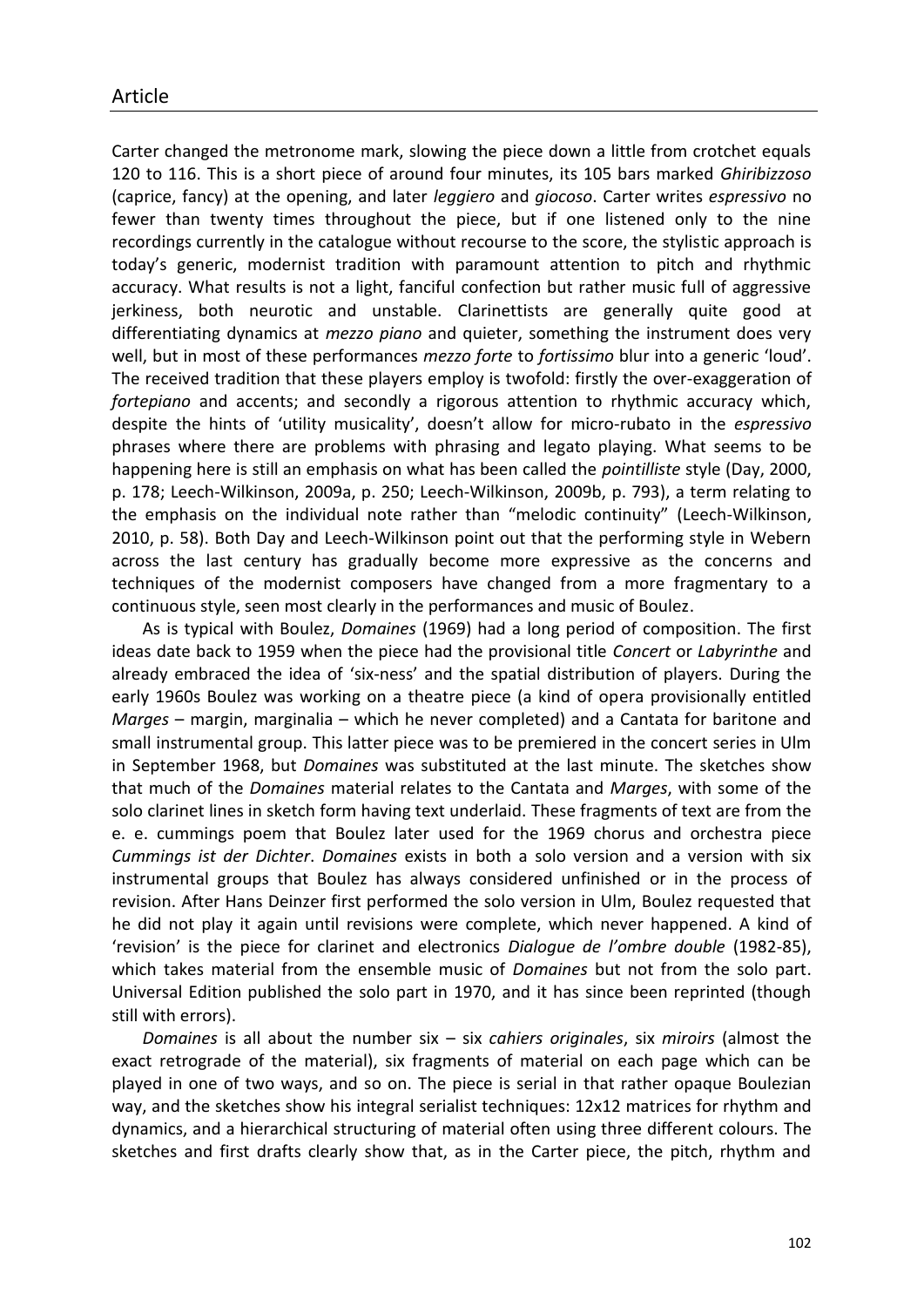articulation are present in early versions, dynamics appearing later and all the 'extended techniques' only in the final drafts. *Domaines* is also all about colour and the clarinet: there is no question that this is a clarinet piece.<sup>12</sup> The notation demands a different and careful approach from the player where, rather than simply being concerned with the mechanics of notes and rhythms, there is an immediate concern with colour: the player explores each fragment and carefully places it in space, judging continuity and pauses. This may be fragmentary music but it is not *pointilliste* in that there is always a sense of the larger structure, the way in which the player travels from material to material and from page to page giving a sense of expressive and coherent continuity. The notation begins to look the way the music sounds (in the same manner as the Ferneyhough example) in terms of the groupings and the placing and spacing on the page, but more significantly it requires the player to 'interpret' in respect of the relative freedom of expressive timing and placing. It is the radical nature of this notation in Boulez and Ferneyhough, unlike that of Carter, which militates against the lazy employment of tradition or ingrained 'musicality'; by its very nature it asks of performers an interpretation without preconceptions, without history and without tradition, but simply in response to the text.

#### **REFERENCES**

- Boros, J. & Toop, R. (Eds.) (1998). *Brian Ferneyhough: collected writings*. Amsterdam: Harwood Academic Publishers.
- Bowen, J. (1993). The history of remembered innovation: tradition and its role in the relationship between musical works and their performances. *Journal of Musicology*, *11*(2), 139-173.
- Bowen, J. (1999). Finding the music in musicology: performance history and musical works. In N. Cook and M. Everist (Eds.), *Rethinking music* (pp. 424-451). Oxford: Oxford University Press.
- Cleve, L. V. (2004). *Oboe unbound: contemporary techniques*. Lanham, MD: Scarecrow Press.
- Day, T. (2000). *A century of recorded music: listening to musical history*. New Haven: Yale University Press.
- Dick, R. (1975). *The other flute: a performance manual of contemporary techniques*. London: Oxford University Press.
- Garborino, G. (1978). *Metodo per clarinetto*. Milan: Edizioni Suvini Zerboni.
- Henck, H. (1980). *Klavierstück X: a contribution toward understanding serial technique*. Cologne: Neuland Musikverlag.
- Hill, P. & Simeone, N. (2007). *Olivier Messiaen: oiseaux exotiques*. Aldershot: Ashgate.
- Holliger, H. (1972). *Pro musica nova: Studien zum Spielen neue Musik: für Oboe/Hautbois*. Wiesbaden: Breitkopf & Härtel.
- Kanno, M. (2003). Thoughts on how to play in tune: pitch and intonation. *Contemporary Music Review*, *22*(1/2), 35-52.
- Kanno, M., (2007). Prescriptive notation: limits and challenges. *Contemporary Music Review*, *26*(2), 231-254.
- Kientzy, D. (2000). *Les sons multiples aux saxophones*. Paris: Salabert.

1

<sup>&</sup>lt;sup>12</sup> In contrast, Carter's GRA also exists in a version for trombone.